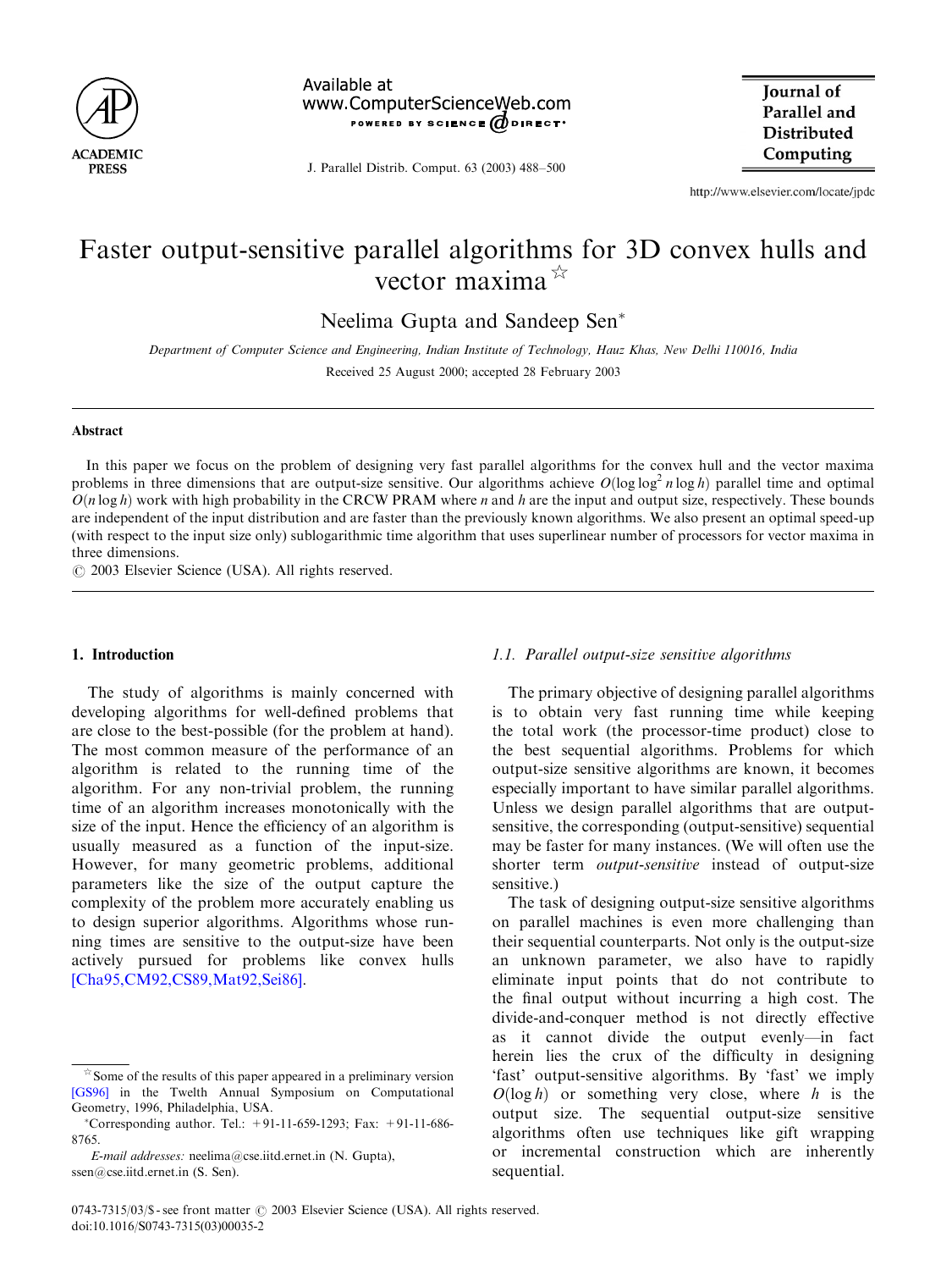#### 1.2. Parallel algorithms and model

The parallel random access machine (PRAM) has been the most popular model for designing algorithms because of its close relationship with the sequential models. For example if  $S(n)$  is the best-known sequential time complexity for the input size *n* then we aim for a parallel algorithm with  $P(n)$  processors and  $T(n)$  running time so as to minimize  $T(n)$  subject to keeping the product  $P(n) \cdot T(n)$ close to  $O(S(n))$ . A parallel algorithm that actually does total work  $O(S(n))$  is called a work optimal algorithm. Simultaneously, if one can also match the time lower bound then the algorithm is the best possible (theoretically).

The fastest possible time bound clearly depends on the parallel machine model. For example, in the case of concurrent read exclusive write (CREW) PRAM model, the convex hull cannot be constructed faster than  $\Omega(\log n)$  time, because of an  $\Omega(\log n)$  bound for computing the maximum (minimum). Note that this bound is independent of the output-size. However, this bound is not applicable to the CRCW model. For parallel algebraic decision tree model, Sen [\[Sen97\]](#page-12-0) has obtained a trade-off between the number of processors and possible speed-up for a wide range of problems in computational geometry. For convex hulls, the following is known.

Lemma 1.1 (Sen [\[Sen97\]](#page-12-0)). Any randomized algorithm in the parallel bounded degree decision tree model for constructing convex hull of n points and output-size h, has a parallel time-bound of  $\Omega(\log h/\log k)$  using kn processors,  $k>1$ , in the worst case.

In other words, for super-linear number of processors, a proportional speed-up is not achievable and hence these parallel algorithms cannot be considered efficient. The best or the ultimate that one can hope for under the circumstances is an algorithm that achieves  $O(\log h)$ time using  $n$  processors.

Our algorithms are designed for the CRCW PRAM model. Although we always work in a Euclidean space  $\mathbb{E}^d$  we are mainly interested in the combinatorial complexity of the algorithm. We pretend that a single memory location can hold a real number and a processor can perform an arithmetic operation involving real numbers in a single step. In reality there may be numerical errors due to finite word lengths that we ignore. This is a non-trivial issue and deserves a separate treatment. This model is consistent with the model that is used for sequential computational geometry, called 'Real'-RAM. For our randomized algorithms, we further assume that processors have access to  $O(\log n)$  random bits in constant time.

# 1.3. Convex hulls

Convex polygons are very important objects in computational geometry, and in a large number of cases give rise to very efficient algorithms because of their nice property, namely convexity.

**Definition 1.1.** Given a set  $S = \{p_1, p_2, \ldots, p_n\}$  of n points in  $\mathbb{E}^d$  (the Euclidean d-dimensional space), the convex hull of S is the smallest convex polytope containing all the points of S. The convex hull problem is to determine the ordered list  $CH(S)$  of the points of S defining the boundary of the convex hull of S.

In two dimensions, the 'ordering' in the output is simply the clockwise (or counter-clockwise) ordering of the vertices of the hull. In three dimensions it can be the cyclic ordering of the hull edges around each hull vertex.

The problem of constructing convex hulls has attracted a great deal of attention from the inception of computational geometry. In three dimensions, Pre-parata and Hong [\[PH77\],](#page-12-0) described the first  $O(n \log n)$ time algorithm. Clarkson and Shor [\[CS89\]](#page-11-0) presented the first (randomized) optimal output-sensitive algorithm which ran in  $O(n \log h)$  expected time, where h is the number of hull vertices. Their algorithm was subsequently derandomized optimally by Chazelle and Matoušek [\[CM92\]](#page-11-0). Chan [\[Cha95\]](#page-11-0) presented a very elegant approach for output-sensitive construction of convex hulls using ray shooting that achieve optimal  $\Theta(n \log h)$  running times for dimensions two and three. In higher dimensions, the quest is still on to design optimal output-sensitive algorithms. Recently, Chan [\[Cha95\]](#page-11-0) designed an output-sensitive algorithm for convex hulls in d dimensions which runs in  $O(n \log^{O(1)} h + h^{\lfloor d/2 \rfloor})$  time. Seidel [\[Sei86\]](#page-12-0) computes F faces of the convex hull of  $n$  points in a fixed dimension d in  $O(n^2 + F \log n)$  time. This can be slightly improved to  $O(n^{2-(2/(\lfloor d/2 \rfloor+1))+\varepsilon}+F \log n)$ , for any fixed  $\varepsilon>0$ , using a technique of Matoušek [\[Mat92\]](#page-12-0). In a recent paper, Amato and Ramos [\[AR96\]](#page-11-0) have shown that the convex hull of *n* points in  $\mathbb{R}^{d+1}$ ,  $2 \le d \le 4$ , can be computed in  $O((n + F) \log^{d-1} F)$  time.

In the context of parallel algorithms, for convex hulls in three dimensions (3-D hulls) Chow [\[Cho80\]](#page-11-0) described an  $O(\log^3 n)$  time algorithm using n CREW processors. An  $O(\log^2 n \log^* n)$  time algorithm using *n* processors was obtained by Dadoun and Kirkpatrick [\[DK89\]](#page-11-0) and an  $O(\log^2 n)$  time algorithm was designed by Amato and Preparata [\[AP92\]](#page-11-0). Reif and Sen [\[RS92\]](#page-12-0) presented an  $O(\log n)$  time and  $O(n \log n)$  work randomized algorithm which was the first-known worst-case optimal algorithm for three-dimensional hulls in the CREW model. Their algorithm deals with the dual equivalent of the convex hull problem namely the intersection of halfspaces in three dimensions. The algorithm works on a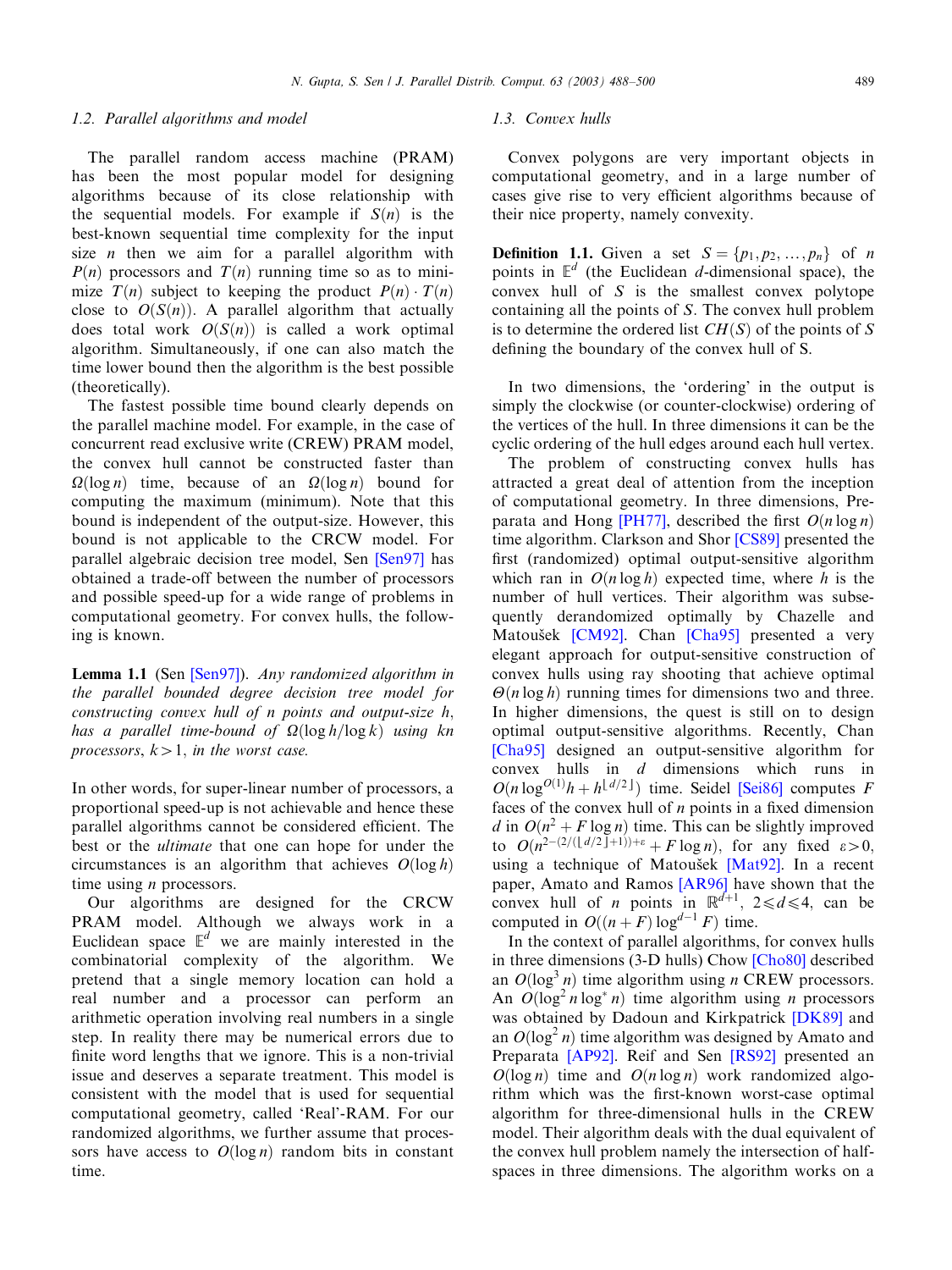divide-and-conquer approach. It works in  $O(\log n)$ phases pruning away the redundant half-spaces and keeping the work to linear in each phase. This algorithm was derandomized by Goodrich [\[Goo93\]](#page-12-0) who obtained an  $O(\log^2 n)$  time,  $O(n \log n)$ work method for the EREW PRAM. In the context of output-size sensitive algorithm, one faces the problem of dividing the output points evenly so that one can finish in  $O(\log h)$  phases, keeping the work linear in each phase, especially when the output-size is not known. In [\[GS97\],](#page-12-0) the authors have shown that the convex hulls in two dimensions can be constructed in  $O(\log \log n \log h)$  time with optimal work with high probability. In three dimensions, Goodrich and Ghouse [\[GG91\]](#page-12-0) described an  $O(\log^2 n)$  expected time,  $O(\min\{n \log^2 h, n \log n\})$  work method, which is output-sensitive but not work-optimal. More recently, Amato et al. [\[AGR94\]](#page-11-0) gave a deterministic  $O(\log^3 n)$ time,  $O(n \log h)$  work algorithm for convex hulls in  $\mathbb{R}^3$ on the EREW PRAM.

In higher dimensions, Amato et al. [\[AGR94\]](#page-11-0) have shown that the convex hull of *n* points in  $\mathbb{R}^d$  can be constructed in  $O(\log n)$  time with  $O(n \log n + n^{\lfloor d/2 \rfloor})$ work with high probability and in  $O(\log n)$  time with  $O(n^{\lfloor d/2 \rfloor} \log^{c(\lceil d/2 \rceil - \lfloor d/2 \rfloor)} n)$  work deterministically, where  $c>0$  is a constant.

In this paper, we present a randomized algorithm for the convex hulls in three dimensions that is faster for all output-sizes while maintaining the optimal outputsensitive work bound. The algorithm exploits an observation of Clarkson and Shor [\[CS89\],](#page-11-0) namely, that of iterative pruning of non-extreme points. We also make use of a number of sophisticated techniques like bootstrappingand super-linear processors parallel algorithms for convex hulls [\[Sen97\]](#page-12-0) combined with a very fine-tuned analysis.

# 1.4. Vector maxima

Let T be a set of vectors in  $\mathbb{R}^d$ . The partial order  $\leq_M$ is defined for two vectors  $x = (x_1, x_2, \dots, x_d)$  and  $y =$  $(y_1, y_2, \ldots, y_d)$  as follows:  $x \leq_M y$  (x is *dominated* by y) if and only if  $x_i \leq y_i$  for all  $1 \leq i \leq d$ .

**Definition 1.2.** A vector  $v \in T$  is said to be maximal if it is not dominated by any other vector  $w \in T$ . The problem of maximal vectors is to determine all maximal vectors in a given set of input vectors.

Relatively little work has been done in the context of parallel algorithms for the vector maxima problem. Efficient sequential algorithms are known for two and three dimensions (the  $O(n \log n)$ —time algorithm is worst case optimal). However, for  $h \in o(\log n)$  (*h* is the number of vertices on the hull) a better  $(O(nh)$  time) algorithm can be easily obtained in two dimensions by finding the point with maximum  $y$  coordinate, deleting all the points dominated by it and repeating on the reduced problem. This algorithm takes linear time for constant  $h$ . Kirkpatrick and Seidel presented an  $O(n \log h)$  time algorithm and showed that the bound is tight with respect to the input and the output sizes [\[KS86\]](#page-12-0). In the context of parallel algorithms for two dimensions, an  $O(\log n)$  time optimal algorithm can be obtained easily by using any of the  $(n, \log n)$  algorithm for sorting followed by a straight forward divideand-conquer. The best-known result for threedimensional maxima is  $O(\log n)$  time and  $O(n \log n)$ operations due to Atallah et al. [\[ACG89\]](#page-11-0) in which they have used parallel merging techniques. Using the techniques of  $[GS97]$  an  $O(\log \log n \log h)$ time, optimal work algorithm can be obtained for vector maxima in two dimensions also. We present an algorithm for vector maxima in three dimensions.

# 1.5. Our results

Our algorithms are randomized and always provide correct output and the bounds (running time) hold with high probability independent of the input distribution. Such algorithms are often referred to as Las Vegas algorithms. The term high probability implies probability exceeding  $1 - 1/n^c$  for any predetermined constant  $c$  where  $n$  is the input-size. We will use the notation  $\tilde{O}$  instead of O to denote that the bound holds with high probability.

Our algorithms achieve  $O(\log \log^2 n \log h)$  time with optimal  $O(n \log h)$  work with high probability. This is one of the first non-trivial applications of super-linear processor algorithms in computational geometry to obtain speed-up for a situation where initially there is no processor advantage. Our work establishes a close connection between fast output-sensitive parallel algorithms and super-linear processor algorithms. Consequently, our algorithms become increasingly faster than the previous algorithms as the output size decreases. We are not aware of any previous work where the parallel algorithms speed-up optimally with the output size in the sublogarithmic time domain.

We also present an optimal speed-up (with respect to the input size only) sublogarithmic time algorithm that uses super-linear number of processors for vector maxima in three dimensions.

#### 2. Some known useful results

**Definition 2.1.** For all  $n, m \in \mathbb{N}$  and  $\lambda \geq 1$ , the *m-color* semi-sorting *problem* of size *n* and with slack  $\lambda$  is defined as follows: Given *n* integers (colors)  $x_1, \ldots, x_n$  in the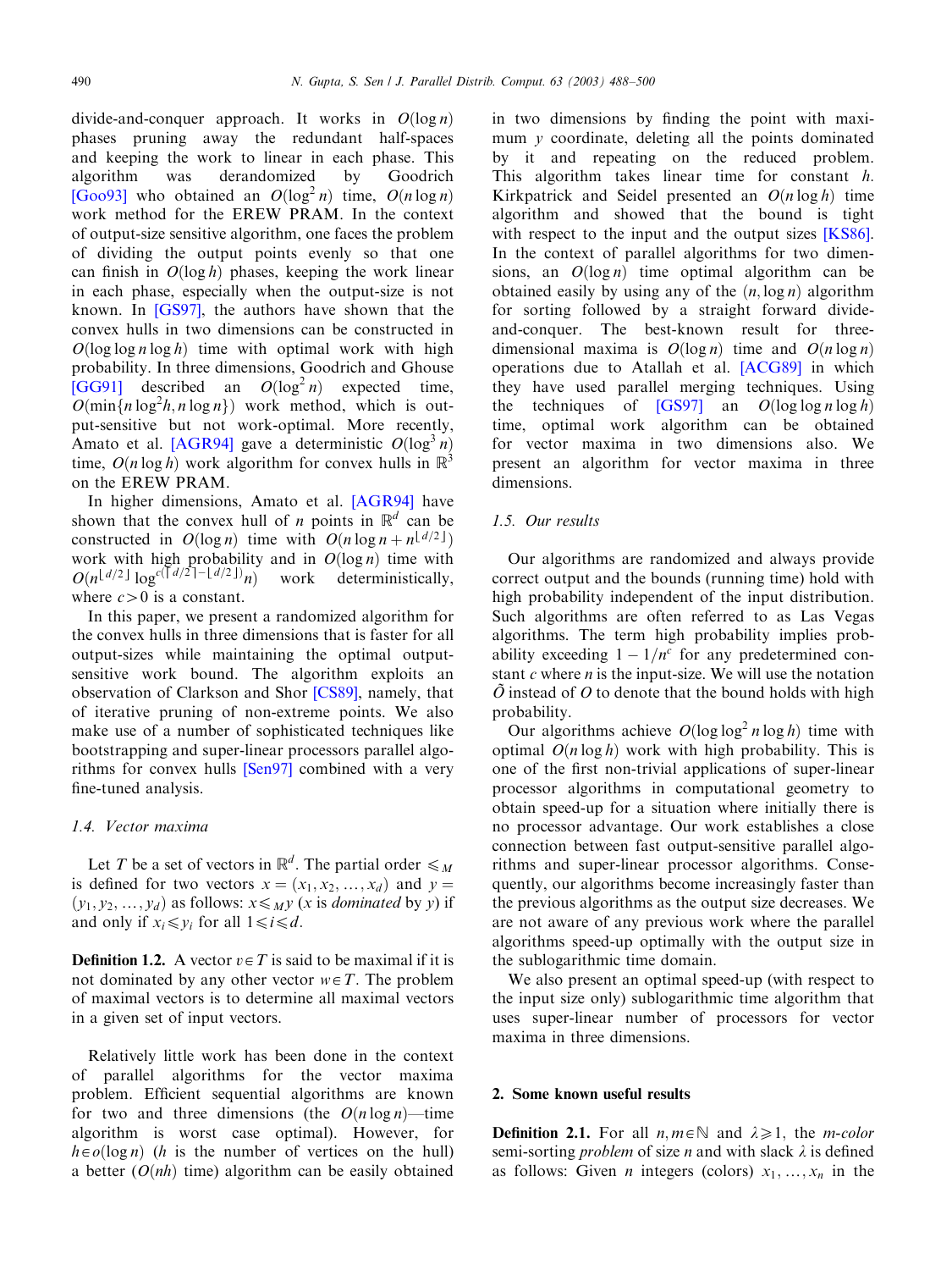range 0, ...m, compute n non-negative integers  $y_1, ..., y_n$ (the placement of  $x_i$ ) such that:

- (1) All the  $x_i$  of the same color are placed in contiguous locations (not necessarily consecutive).
- (2) max $\{y_i : 1 \leq j \leq n\} = O(\lambda n)$ .

**Definition 2.2.** For all  $n \in \mathbb{N}$  interval allocation problem is defined as follows: Given  $n$  non-negative integers  $x_1, \ldots, x_n$ , compute *n* non-negative integers  $y_1, \ldots, y_n$  (the starting addresses of intervals of sizes  $x_i$ ) such that:

- (1) For all *i*, *j*, the block of size  $x_i$  starting at  $y_i$  does not overlap with the block of size  $x_i$  starting at  $y_i$ .
- (2)  $\max\{y_j : 1 \leq j \leq n\} = O(\sum_i x_i).$

**Definition 2.3.** Given *n* elements, of which only  $d$  are active, the problem of approximate compaction is to find the placement for the active elements in an array of size  $O(d)$ .

**Lemma 2.1** (Bast and Hager up  $[BH93]$ ). There is a constant  $\varepsilon > 0$  such that for all given  $n, k \in \mathbb{N}$ , n-color semisorting problem *of size n and with slack*  $O(\log^{(k)} n)$  can be solved on a CRCW PRAM in  $O(k)$  time, using  $O(n \log^{(k)} n)$  processors and  $O(n \log^{(k)} n)$  space with probability at least  $1 - 2^{-n^e}$ . Alternatively, it can be done in  $\tilde{O}(t)$  steps,  $t \geq \log^* n$  using n/t processors.

The problems of interval allocation and approximate compaction can also be solved in the same bounds.

**Definition 2.4.** Given *n* input keys in an array, the problem of padded-sorting is to place them in a sorted order in an array of size  $(1 + \lambda)n$ , where  $\lambda > 0$  is called the padding factor.

Lemma 2.2 (Hagerup and Raman [\[HR92\]](#page-12-0)). The problem of padded-sorting can be solved in expected  $O(\log n/\log k)$  time with nk processors in a CRCW PRAM with high probability.

**Lemma 2.3** (Brent  $[Bre74]$ ). Let A be a parallel algorithm that executes in time  $T$  and performs a total number of W operations (each operation takes unit time). Then the algorithm can be executed in time  $O(|W/p|+T)$ using p processors.

The above lemma is referred to as *Brent's slow down* lemma or simply the *slow down* lemma.

Lemma 2.4 (Gupta and Sen [\[GS97\]](#page-12-0)). The convex hull of n points in two dimensions can be constructed in  $O(\log h \log \log n)$  expected time and  $O(n \log h)$  operations with high probability in a CRCW PRAM model where h is the number of points on the hull.

Lemma 2.5. The vector maxima of n vectors in two dimensions can be computed in  $O(\log h \log \log n)$  expected time and  $O(n \log h)$  operations with high probability in a CRCW PRAM model where h is the number of maximal vectors.

**Proof.** The result can be obtained using the techniques used for the 2d-convex hulls in [\[GS97\]](#page-12-0).  $\Box$ 

Lemma 2.6 (Sen [\[Sen97\]\)](#page-12-0). The vector maxima of n vectors in two dimensions can be computed in  $\tilde{O}(\log n/\log k)$  time using nk CRCW processors.

#### 3. Brief overview of the algorithm for convex hulls

The problem of constructing the convex hull of points in three dimensions is well known to be equivalent to the problem of finding the intersection of half-spaces. Here we give an algorithm for the latter which implies a solution for the former.

Let us denote the input set of half-spaces by S and their intersection by  $P(S)$ . We construct the intersection  $P(R)$  of a random sample R of r half-spaces and filter out the redundant half-spaces, i.e. the half-spaces which do not contribute to  $P(S)$ . Without loss of generality, we can assume that the origin lies inside the intersection. Take an arbitrary (fixed) plane  $T$  and partition each face of  $P(R)$  into trapezoids using the translates of T that pass through the vertices of the face. We further partition trapezoids into triangles. The convex closure of the origin  $O$  with a triangle from the cutting of the faces defines a region which we call the cones. These cones will be intersected by bounding planes of a number of half-spaces that were not chosen in the sample. We say that a half-space *intersects* a cone if its bounding plane intersects the cone. We say that a halfspace *conflicts* with a cone if its bounding plane intersects the cone. A cone is said to be critical if it contains an output point. We delete the half-spaces which do not intersect with any critical cone. The procedure is repeated on the reduced problem.

To prove any interesting result we must determine how quickly the problem size decreases. The random sampling lemma in the next section show that for a large sample  $(>\Omega(h^2))$  the size of the problem decreases very quickly.

#### 4. Random sampling lemma

Let  $H(R)$  denote the set of cones induced by a sample R and let  $H^*(R)$  denote the set of critical cones. We will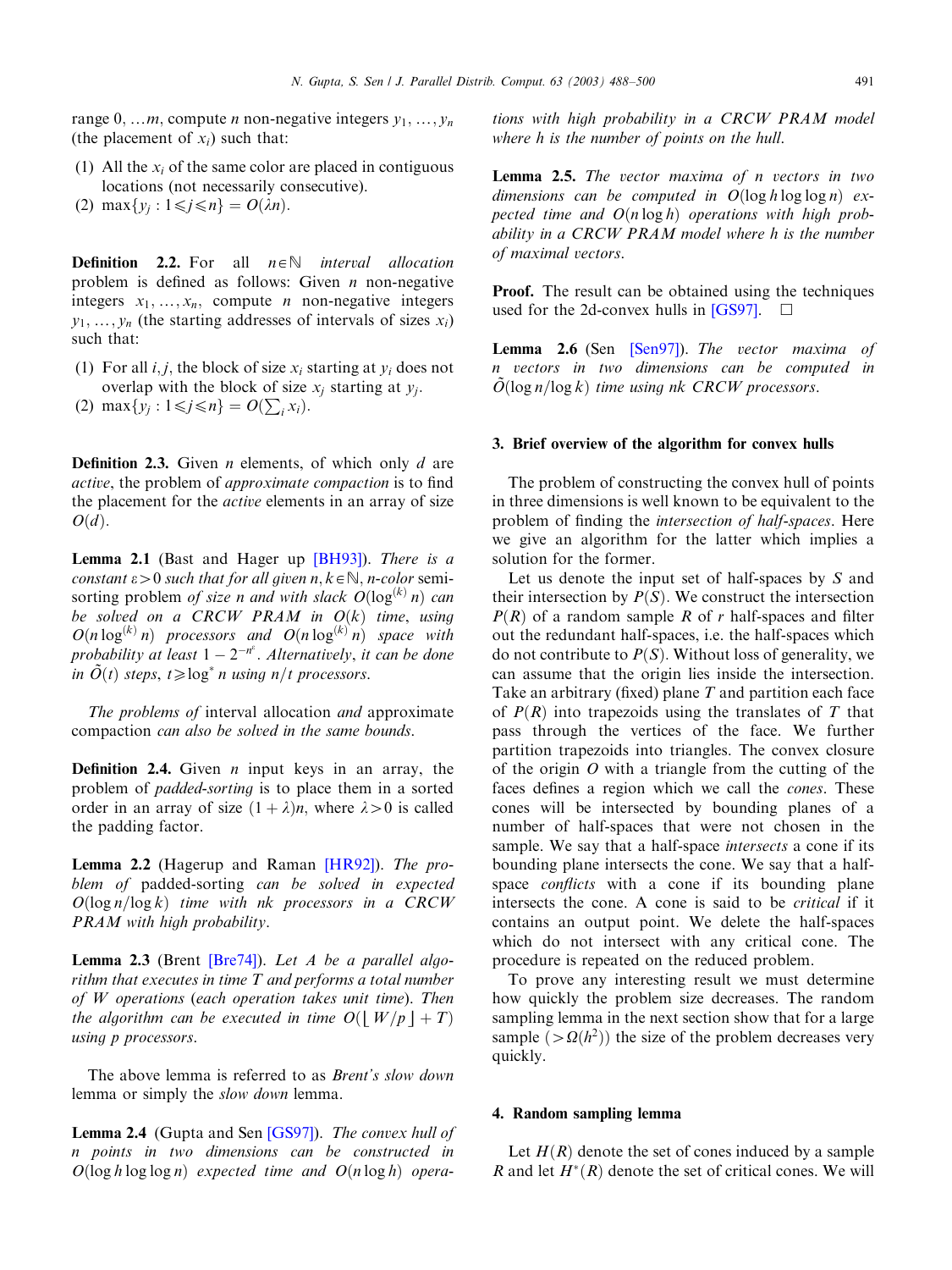denote the set of half-spaces intersecting a cone  $\Delta \in H(R)$  by  $L(\Delta)$  and its cardinality  $|L(\Delta)|$  by  $l(\Delta)$ .  $L(\Delta)$  will also be referred to as the *conflict list* of  $\triangle$  and  $l(\triangle)$ , its *conflict size*. We will use the following results related to bounding the size of the reduced problem.

Lemma 4.1 (Clarkson and Shor [\[CS89\]](#page-11-0), Rajasekaran and Sen  $[RS93]$ ). For some suitable constant  $k$  and large n.

$$
\Pr\left[\sum_{\triangle\in H(R)}l(\triangle)\geq k n\right]\leq 1/4,
$$

where the probability is taken over all possible choices of the random sample R:

The above lemma gives a bound on the size of the union of the conflict lists. The following gives a bound on the maximum conflict size.

Lemma 4.2 (Clarkson and Shor [\[CS89\],](#page-11-0) Haussler and Welzl [\[HW87\]\)](#page-12-0). For some suitable constant  $k_1$  and large n;

$$
\Pr\left[\max_{\Delta \in H(R)} l(\Delta) \geq k_1(n/r) \log r\right] \leq 1/4,
$$

where the probability is taken over all possible choices of the random sample R such that  $|R| = r$ .

A sample is 'good' if it satisfies the properties of Lemmas 4.1 and 4.2 simultaneously. Clearly, a sample is 'good' with probability at least  $\frac{1}{16}$ . We can actually do better as we show in the following lemma.

Lemma 4.3. We can find a sample R which satisfies both Lemmas 4.1 and 4.2 simultaneously with high probability. Moreover, this can be done in  $O(\log r)$  time and  $O(n \log r)$ work with high probability.

**Proof.** This is done using resampling and polling technique of Reif and Sen [\[RS92\].](#page-12-0) For details see Appendix A.  $\Box$ 

Since  $|H^*(R)| \leq h$ , a 'good' sample clearly satisfies the following property also.

**Lemma 4.4.** For a 'good' sample  $R$ ,

$$
\sum_{\Delta \in H^*(R)} l(\Delta) = O(nh \log r/r),
$$

where  $|R| = r$  and  $H^*(R)$  is the set of all cones that contain at least one output point.

This will be used repeatedly in the analysis to estimate the non-redundant half-spaces whenever  $h \le r/\log r$ .

The above Lemma can be generalized to any configuration space with bounded valence. Let N be a set of objects. A configuration space defined by  $N$  is denoted by  $\Pi(N)$ . A configuration  $\sigma \in \Pi(N)$  is defined by the pair  $(D(\sigma), L(\sigma))$  where  $D(\sigma)$  is the set of objects in N defining  $\sigma$  and  $L(\sigma)$  is the set of objects in N conflicting with  $\sigma$ .  $L(\sigma)$  is called the *conflict list* of  $\sigma$ . We denote the cardinality  $|L(\sigma)|$  by  $l(\sigma)$  and call it the conflict size. Let  $\Pi^{i}(N)$  denote the set of configurations in  $\Pi(N)$  with  $l(\sigma) = i$ . Let R be a random subset of N. Define a subspace  $\Pi(R)$  as the set of configurations  $\sigma \in \Pi(N)$  with  $D(\sigma) \subseteq R$  and  $L(\sigma) \cap R$  as the conflict list. Then,  $\Pi^0(R)$  is the set of configurations in  $\Pi(R)$  with  $L(\sigma) \cap R = \phi$ . Then we have the following lemma.

Lemma 4.5 (Ketan [\[Ket94\]](#page-12-0)). For a configuration space  $\Pi(N)$ , for some suitable constant k and large n,

$$
\Pr\left[\sum_{\sigma \in \Pi^0(R)} l(\sigma) \geq k n\right] \leq 1/c
$$

for some constant  $c>1$ , where the probability is taken over all possible choices of the random subset R:

Definition 4.1. A configuration space is said to have bounded valence if the number of configurations having the same set of defining objects is bounded (constant).

**Lemma 4.6** (Ketan  $Ket94$ ). For a configuration space  $\Pi(N)$  with bounded valence, for some suitable constant  $k_1$ and large n;

$$
\Pr\left[\max_{\sigma \in \Pi^0(R)} l(\sigma) \ge k_1(n/r) \log r\right] \le 1/c
$$

for some constant  $c>1$ , where the probability is taken over all possible choices of the random subset R such that  $|R|=r.$ 

#### 5. Algorithm

We give below a general algorithm for both the convex hull and the vector maxima problems. In the later sections we describe how each step is carried out in the context of a specific problem and then give a combined analysis.

Let S be the input set of  $n$  objects. Objects are halfspaces for the intersection of half-spaces or the convex hull and they are vectors or points for the vector maxima problem. The algorithm is iterative. Let  $n_i$ (respectively  $r_i$ ) denote the size of the problem (respectively the sample size) at the *i*th iteration with  $n_1 = n$ . A typical iteration of our algorithm is shown in [Fig. 1](#page-5-0). Repeat the procedure until  $r_i > n^{\varepsilon}$  (this condition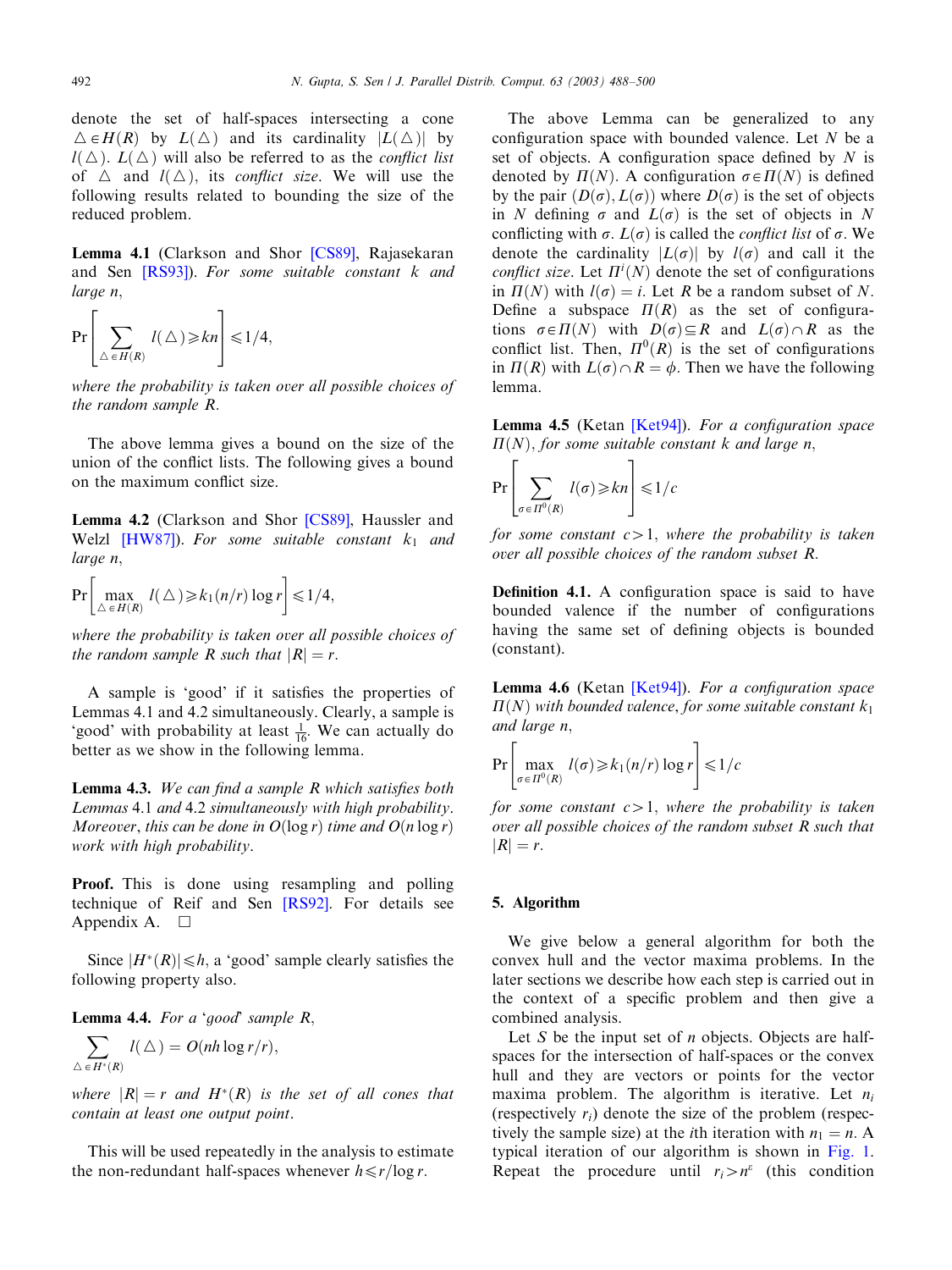#### <span id="page-5-0"></span>**Procedure Rand(***i***)**

- 1. Use Resampling and Polling to choose a 'good' sample *R* of size  $r_i$  = constant for  $i = 1$  and  $\max\{r_{i-1}^2; h_{i-1}^*\}$  for  $i > 1$  where  $h_i^*$  is the maximum output size of the corresponding 2d problem (dened later in Sections 6.2 and 7.3. The reason for including  $h_{i}^*$  is also explained there).
- 2. Solve the problem on *R*.
- 3. Dene regions on the basis of the solution obtained in Step 2 explained in Sections 3 and 7.1. Let *H*(*R*) denote the set of regions induced by *R*. We say that an input object is *redundant* if it does not contribute to the output. Filter out the redundant input as follows.
	- (a) i. For every input object find out the regions it conflicts with the term *conflict* is defined in Section 3 for convex hulls and in Section 7.1 for vector maxima.
		- ii. If the sum, taken over all the input objects, of the number of regions it conflicts with is  $O(n)$ then continue else go to 1.
	- (b) Call a region *critical* if it contains an output. Denote the set of critical regions by  $H^*(R)$ . Find out the set  $H^*(R)$  — explained in Sections 6.2 and 7.3.
	- (c) Delete an input object if it does not belong to  $\bigcup_{\Delta \in H^*(R)} L(\Delta)$ .
- 4. The input for the next iteration is  $\bigcup_{\Delta \in H^*(R)} L(\Delta)$ . Size of the reduced problem for the next iteration is  $n_{i+1} = |\bigcup_{\Delta \in H^*(R)} L(\Delta)|$ . Increment *i*.  $n_{i+1} = |\bigcup_{\Delta \in H^*(R)} L(\Delta)|$ . Increment *i*.

**end.**

# Fig. 1.

guarantees that the sample size is never too big) or  $n_i < n^{\varepsilon}$  for some fixed  $\varepsilon$  between 0 and 1. If  $n_i < n^{\varepsilon}$  then solve the problem directly else do one more iteration and solve the problem directly.

# 5.1. Overview of analysis

Since  $r_i < n^{\varepsilon}$ , Step 2 can be done in constant time using sublogarithmic time, super-linear number of processors algorithm for the problem or by a brute force method. Also, Step 3(a)i can be reduced to a point location problem and hence can be done in  $O(\log r_i/\log \frac{p}{n_i})$  time with  $p$  processors. Steps  $3(a)$ ii and  $3(c)$  can be done by applications of interval allocation and compaction which can be done very fast by Lemma 2.1. The hard part of the algorithm is Step 3(b). We shall discuss the algorithm for the convex hull problem and the vector maxima problem in three dimensions giving the details of Step 3(b).

# 6. Convex hulls

In order to get a fast algorithm we must be able to determine the intersections of the half-spaces with the cones and determine the critical cones quickly.

# 6.1. Finding intersections quickly

To find the intersections of the bounding planes of the half-spaces with the cones quickly we use the locusbased scheme as described by Reif and Sen [\[RS92\]](#page-12-0). Reif and Sen extended the preprocessing scheme for point location due to Dobkin and Lipton. For our purpose, their result can be restated as the following lemma:

**Lemma 6.1.** Given a set of m planes in  $\mathbb{E}^3$ , it can be preprocessed in  $O(\log m / \log k')$  time using  $O(m^7k')$ processors, such that given an arbitrary query point with k processors, the unique cell containing the point can be reported in  $O(\log m/\log k)$  time. The space required is  $O(m^7)$ .

For each of the cells in 3-space, we can precompute the cones that the corresponding plane intersects by choosinga representative point in each cell and testingit against all the cones. We also store the number of intersecting cones for each of the subdivisions.

We have the following result.

Lemma 6.2. Suppose we have a set R of r half-spaces and *n* processors. For  $r = O(n^{\varepsilon})$ ,  $\varepsilon < 1/8$ ,  $P(R)$  can be preprocessed in constant time so that given any plane with k processors we can report the list of cones it intersects in  $O(\log r/\log k)$  time.

# 6.2. Finding the critical cones

Consider a cone C. Consider the intersection of  $P(S)$ with  $bd(C)$ , the boundary of C. This intersection consists of three two-dimensional convex polygonal chains called contours, one on each of the three faces of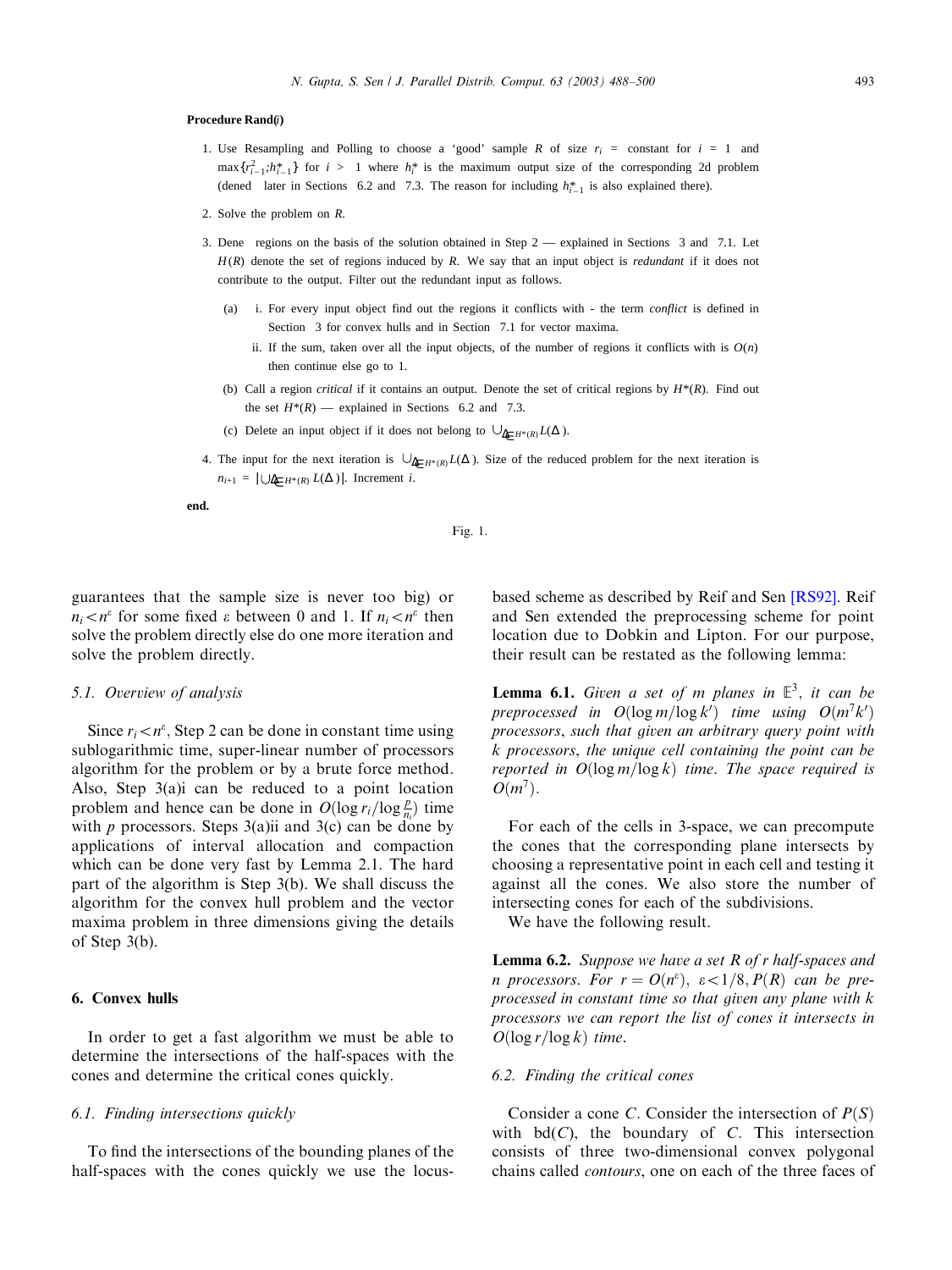$C$  that contain the origin  $O$ . We can construct the contours using algorithm for two-dimensional convex hulls. Note that all half-spaces contributing an edge to a contour contribute a face to  $P(S)$ . Hence if  $h_i^*$  denote the maximum size of any contour over all the regions during iteration *i* then  $h_i^* \leq h \ \forall i$ . Unfortunately there may be



Fig. 2. The half-space defined by the vertices  $a, b, c$  contributes the face *abc* to  $P(S)$  but does not show up in any of the contours.

half-spaces contributing a face to  $P(S)$  that do not show up in the contours. Consider a half-space whose bounding plane chops off a portion of the polytope within a cone (see Fig. 2).

Now, if a cone  $C$  contains an output vertex then clearly all the output vertices in  $C$  cannot be contributed by half-spaces which do not contribute an edge to a contour, i.e. at least one of the output vertices in  $C$  is contributed by a half-space that contributes an edge to a contour (in fact at least two half-spaces that contribute a vertex to a contour) (see Fig. 3). Thus it suffices to concentrate only on those half-spaces each of which contributes a vertex to a contour. Let  $p$  be a vertex on a contour of  $C$ . Let  $e$  be the output edge defined by the two half-spaces contributing the two edges defining  $p$ . Then  $e$  contributes an output vertex in C if and only if it does not contribute a vertex to any other contour of  $C$ . Let the vertices of the contours be labelled by the two halfspaces contributing the edges defining them. Sort the vertices by their labels. A half-space contributes an output vertex in C if and only if it defines a vertex (on a contour) whose label appears exactly once (if a label appears twice then the edge between the corresponding two vertices does not contribute a vertex to  $C$ , for example, the edge  $E$  in Fig. 3 does not contribute an output vertex to the cone).

Lemma 6.3. In the ith iteration of the algorithm critical cones can be determined in  $\tilde{O}(\log \log n \log h_i^*)$  time with optimal work.



Fig. 3. a, b, c, d, e and f are all output vertices.  $a, b, c$  are contributed by the half-spaces each of which contributes a vertex to the contours. The edge E does not contribute an output vertex to the cone.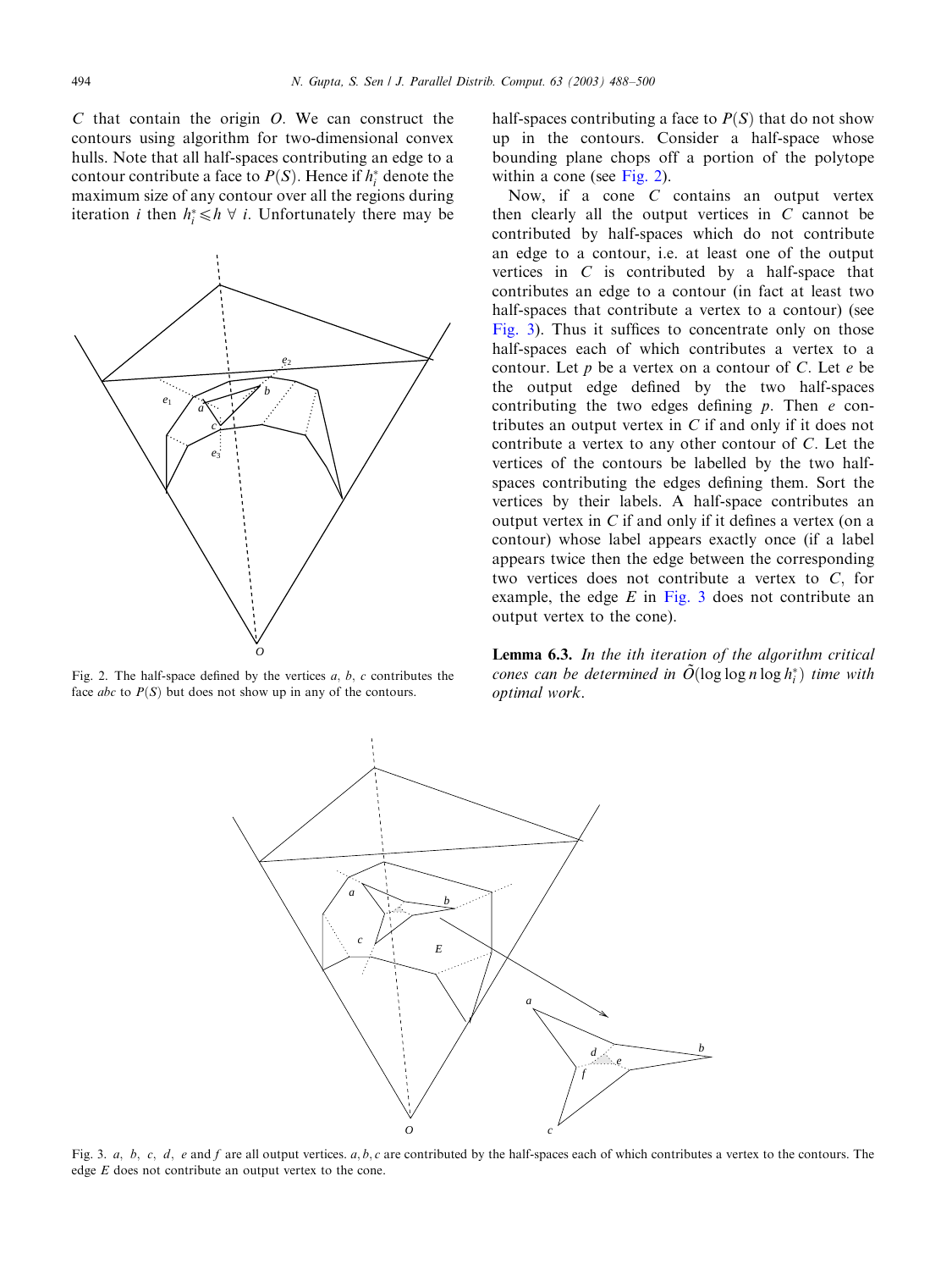<span id="page-7-0"></span>

Fig. 4. A cone not containing any output vertex. The edges  $e_1, e_2$  and  $e_3$  are coplanar, say they lie in a plane P. Then,  $e_i$  is the intersection of P with the face  $F_i$  of the cone for  $i = 1, 2, 3$ .

**Proof.** The time and work bounds for determining the critical cones (Fig. 4) are dominated by those for computing the 2d convex hulls. The result follows from Lemma 2.4.  $\Box$ 

# 7. Vector maxima

Let  $S$  be the set of input vectors. We pick up a random sample  $R$  of the input vectors and compute its maxima and define regions. We say that a vector *conflicts* with a region if it can potentially dominate the vectors in that region. Determine the critical regions, i.e. the regions containing an output vector, delete the vectors not conflicting with any critical region and iterate on the reduced problem. As in the case of convex hulls, in order to get a fast algorithm we must be able to detect the vectors conflicting with a region and the critical regions quickly. At first, we will define the regions for the problem and then explain how to find out the conflicting vectors and determine the critical regions.

#### 7.1. Define regions

In this section we describe how to define regions for this problem and in the next section we explain how to determine the critical regions. We will use the terms vectors and points interchangeably. Let us first define a configuration space over S and denote it by  $\Pi(S)$ .

Consider the projection of all the points of S in the  $yz$  plane. Also include the points at infinity on  $y$ and z axes. Consider a triplet of points  $p_1$ ,  $p_2$  and  $p_3$ . Consider all possible rectangles formed by their y and z coordinates  $(3 \times 3 = 9)$ , for example rectangle formed by the lines  $y = y(p_1), y = y(p_2), z = z(p_1)$  and  $z = z(p_3)$  where  $y(p)$  and  $z(p)$  are the y and z coordinates of a point p: Consider a rectangle bounded by the lines  $y = y_1, y = y_2, z = z_1$  and  $z = z_2$  with  $y_1 < y_2$ and  $z_1 < z_2$  where  $y_1, y_2 \in \{y(p_1), y(p_2), y(p_3)\}$  and  $z_1, z_2 \in \{z(p_1), z(p_2), z(p_3)\}\$ . Let C be a rectangular vertical strip defined by the rectangle above. That is, C is a rectangular vertical strip bounded by the planes  $y =$  $y_1, y = y_2, z = z_1$  and  $z = z_2$  with  $y_1 < y_2$  and  $z_1 < z_2$ .

We define a configuration  $\sigma$  as a rectangular cylinder  $\{(x, y, z) : x \geq x(p), y_1 \leq y \leq y_2, z_1 \leq z \leq z_2\}$ , where p is a point of S in C and  $x(p)$  denote the x coordinate of p. Thus each rectangular vertical strip defines a number of configurations (as many as the number of points of S in  $C$ , each differs from the other in at least one point i.e.  $p$ . Thus  $D(\sigma)$  consists of points defining the bounding planes of  $\sigma$ , i.e. the triplet  $p_1$ ,  $p_2$ ,  $p_3$  and  $p$  (also see Fig. 5).

We say that a point in S conflicts with  $\sigma$  if and only if it can potentially dominate a point in  $\sigma$ . Clearly a constant (at most 9) number of configurations have the same set of defining points (a point  $p$  may belong to all the nine regions obtained by the rectangles defined by the y and z coordinates of  $p_1, p_2, p_3$ ). Hence our configuration space has bounded valence. Thus for a randomly chosen sample  $R$  of  $S$  the sampling Lemmas 4.5 and 4.6 hold in this case also.



Fig. 5. The configuration  $\sigma_1$  and  $\sigma_2$  defined by  $R_1$  and  $R_2$ , respectively, have the defining sets  $D(\sigma_1) = \{p_1, p_2, p_3, p^*\}$  and  $D(\sigma_2) =$  $\{p_2, p_3, p_4, q^*\}$  where  $p^*$  and  $q^*$  are the points of R with maximum xcoordinate in the rectangular vertical strip defined by the rectangles  $R_1$ and  $R_2$ , respectively.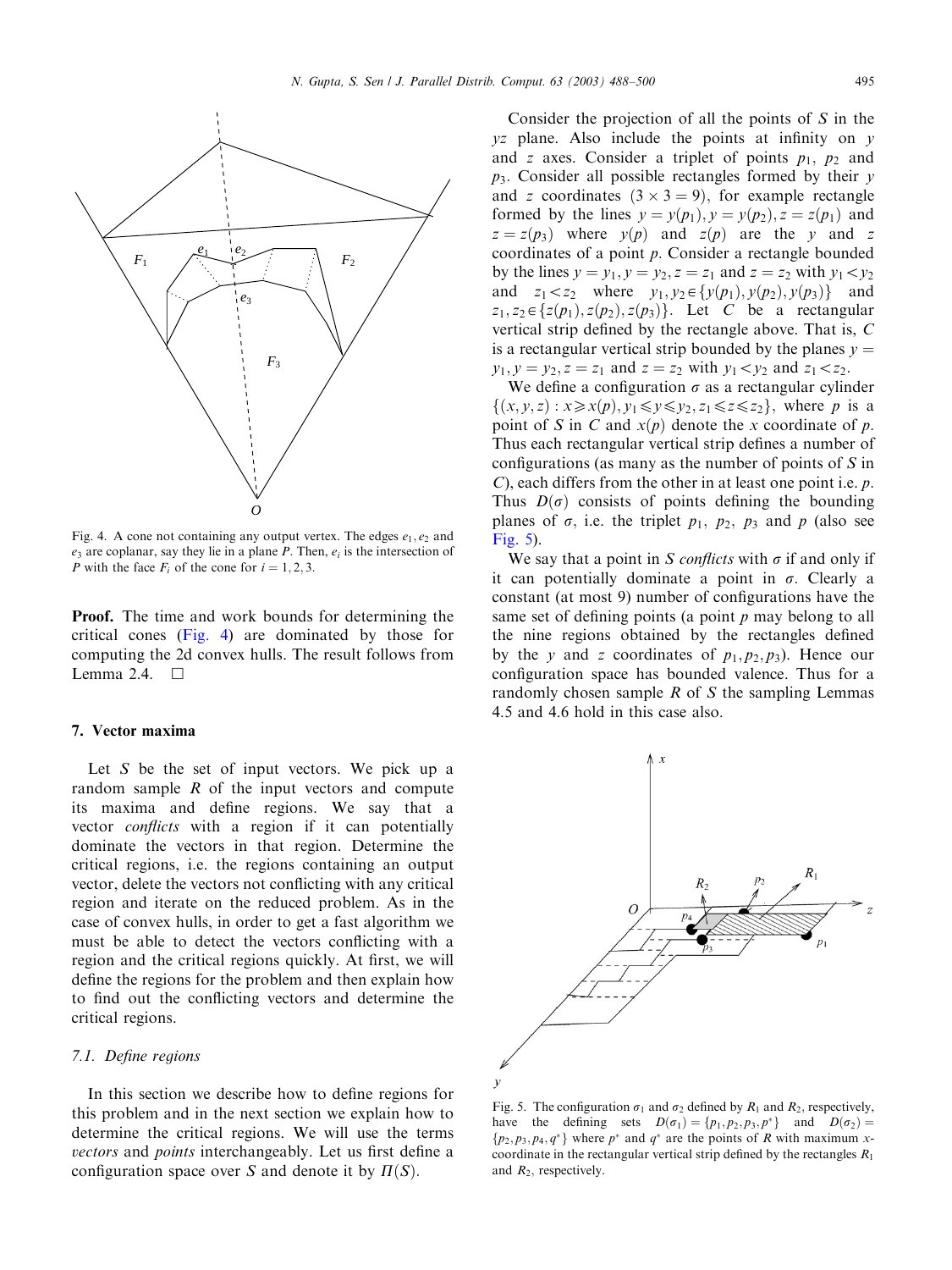Next we define a subspace of  $\Pi(R)$ , denote it by  $\Pi^*(R)$  and show that  $\Pi^*(R) \subseteq \Pi^0(R)$ . Then, the results of Lemmas 4.5 and 4.6 hold for  $\Pi^*(R)$  also. We define the configurations in  $\Pi^*(R)$  as follows: denote the vector maxima of the random sample R by  $P(R)$ . Take the projection of the vertices of  $P(R)$  on the yz plane. This consists of layers of 2d-maxima on the yz plane as shown in [Fig. 5](#page-7-0). Form rectangles by drawing perpendiculars, parallel to z-axis from a vertex in a layer to adjacent layers or y-axis whichever is closer. Clearly a point can contribute an edge to at most four rectangles. Hence the number of rectangles is  $O(r)$ , where r is the size of  $R$ . Notice that a rectangle in the  $yz$  plane is defined by exactly three points (one on one layer of the 2d-maxima and two on the other). For rectangles adjacent to  $y$ - or  $z$ -axis the third point may be a point at infinity on  $v$ - or  $z$ -axis. Each rectangle so formed defines a number of configurations in  $\Pi(R)$  (as many as the number of points of  $R$  in the rectangular vertical strip defined by the rectangle).

Consider a rectangular vertical strip C defined by the rectangle bounded by the lines  $y = y_1$ ,  $y = y_2$ ,  $z = z_1$ and  $z = z_2$  with  $y_1 < y_2$  and  $z_1 < z_2$ . That is, C is a rectangular vertical strip bounded by the planes  $y =$  $y_1, y = y_2, z = z_1 \text{ and } z = z_2 \text{ with } y_1 < y_2 \text{ and } z_1 < z_2.$ Let  $p^*$  be a point of R in C with maximum x-coordinate. We define a configuration  $\sigma \in \Pi^*(R)$  as a rectangular cylinder  $\{(x, y, z): x \geq x(p^*), y_1 \leq y \leq y_2, z_1 \leq z \leq z_2\}.$ Thus  $D(\sigma)$  is the set of points defining the bounding planes of  $\sigma$  (see [Fig. 5\)](#page-7-0). Thus  $\Pi^*(R) \subseteq \Pi(R)$ . Clearly, the set of points of R, conflicting with  $\sigma \in \Pi^*(R)$  is empty, i.e.  $L(\sigma) \cap R$  is empty. That is  $\Pi^*(R) \subseteq \Pi^0(R)$ .

Each configuration  $\sigma \in \Pi^*(R)$  defines a region which we shall denote by F. There are  $O(r)$  regions.

# 7.2. Finding intersections

The regions that a point conflicts with can be determined by using the locus-based scheme. That is, the vertices of  $P(R)$  are sorted on x, y and z coordinates. They define  $r<sup>3</sup>$  cubes. Take a representative point in each cube and move it around in the cube. The set of regions it conflicts with can only change when it crosses the boundary of the cube. Fig. 6 illustrates this in dimension two. Hence for each cube one can precompute the regions it conflicts with by taking a representative point in each cube and checking it against each region. This can be done using  $r$  processors for each cube. The preprocessing can be done in constant time with  $r<sup>4</sup>$  processors. Thus the regions that a point conflicts with can then be determined by a binary search. Hence we have the following lemma:

**Lemma 7.1.** Suppose we have a set  $R$  of  $r$  vectors and  $n$ processors. For  $r = O(n^{\varepsilon}), \varepsilon < 1/4, P(R)$  can be preprocessed in constant time so that given any vector with k



Fig. 6. The shaded rectangle (a cube in three dimensions) is the locus of points conflicting with the regions  $F_1, F_2, F_3$ .



processors we can report the list of regions it conflicts with in  $O(\log r/\log k)$  time.

# 7.3. Finding the critical regions

For each region  $F$  as defined in Section 7.1, define

 $S_1 = \{(x, y, z): x \geq x(p^*), y_1 \leq y \leq y_2, z \geq z_2\},\$  $S_2 = \{(x, y, z): x \geq x(p^*), y \geq y_2, z_1 \leq z \leq z_2\},\$  $S_3 = \{(x, y, z): x \geq x(p^*), y \geq y_2, z \geq z_2\}.$ 

See Fig. 7. Clearly, a point in S conflicts with  $F$  if and only if it is in  $S_1 \cup S_2 \cup S_3 \cup F$ .

**Claim 7.1.** Consider the projection of points in  $S_1 \cup S_3$  on xy plane and compute their two-dimensional maxima. Denote it by  $M_1$ . A point p in a region F is dominated by a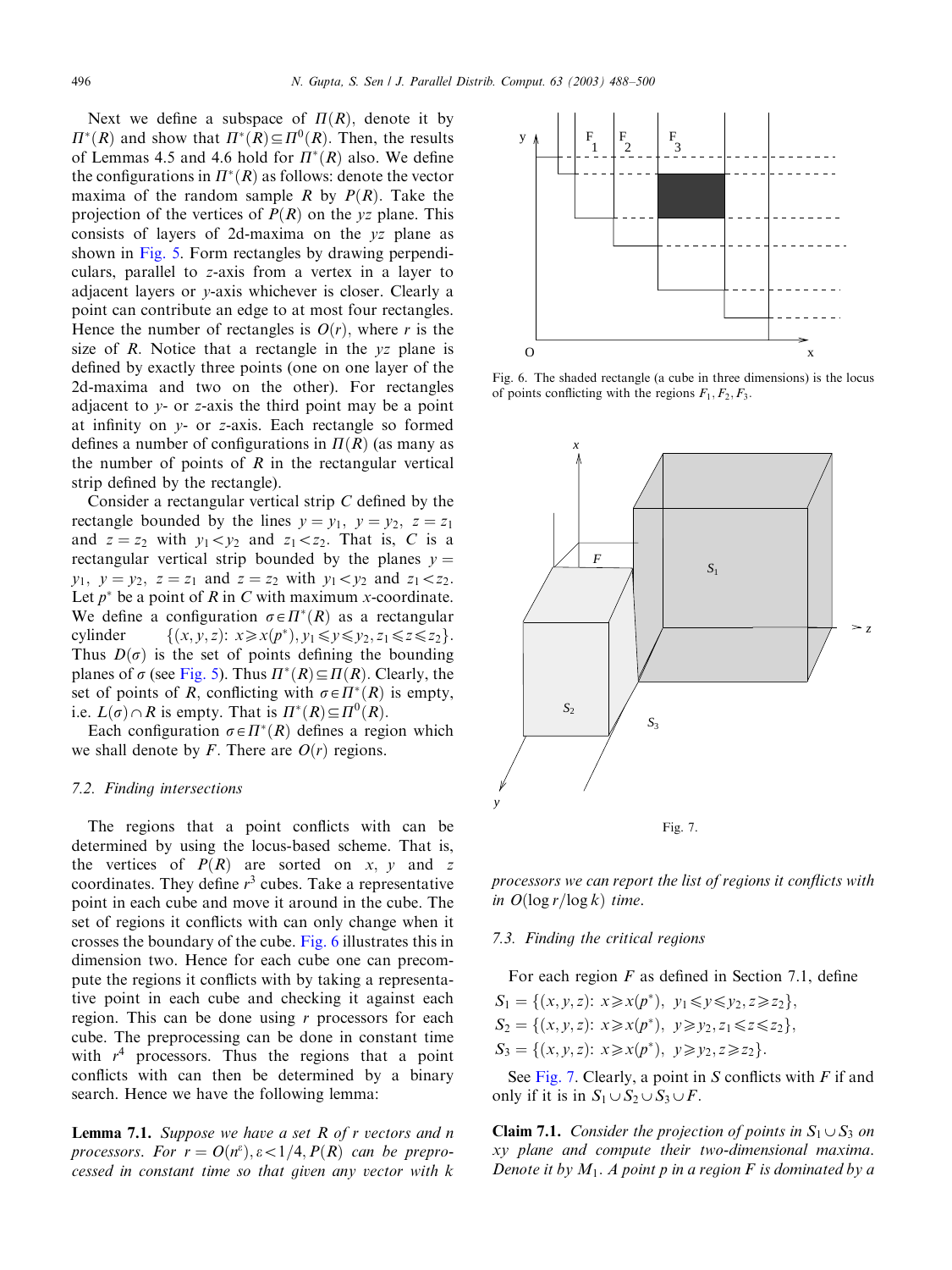point in  $S_1 \cup S_3$  if and only if it is dominated on xy coordinates by some vertex on  $M_1$ .

**Proof.** Let  $p \in F$  is dominated on x, y coordinates by a vertex p' of  $M_1$ . Then, since  $z(p) \le z_2 \le z(p')$ , p is dominated by p' in  $S_1 \cup S_3$ .

Conversely, let  $p \in F$  is dominated by a point  $p^*$  in  $S_1 \cup S_3$ . If projection of  $p^*$  is on  $M_1$  then we are through else there exists  $p' \in S_1 \cup S_3$ , whose projection is a vertex on  $M_1$ , that dominates  $p^*$  on x, v coordinates, which implies  $p'$  dominates p on  $x, y$ coordinates.  $\square$ 

# Claim 7.2. A vertex on  $M_1$  is an output vertex.

**Proof.** For this notice that a point in  $S_3$  can be dominated only by points in  $S_3$  and a point in  $S_1$  can be dominated only by points in  $S_1 \cup S_3$ . A vertex on  $M_1$ is not dominated on  $x, y$  coordinates by any point in  $S_1 \cup S_3$  and hence is an output vertex.  $\Box$ 

Hence if  $h_i^*$  denotes the maximum size of the 2d maxima over all the regions during iteration  $i$  then  $h_i^* \leq h \ \forall \ i.$ 

Lemma 7.2. Let M be a vector maxima of some points in the  $xy$  plane. Let  $m$  be the number of points on  $M$ . Given a point p in xy plane, whether it is dominated by a point on M can be determined in  $O(\log m/\log k)$  time with k processors.

**Proof.** Let  $p_1, p_2...p_m$  be the points on M in the order of decreasing x coordinate. If  $x(p) > x(p_1)$  then p is not dominated by any point on  $M$ . Otherwise, find out  $p_i, p_{i+1}$  such that  $x(p_{i+1}) < x(p) \leq x(p_i)$  by a binary search on the x coordinates of the points on  $M$ .  $p$  is clearly dominated by a point on M if and only if  $v(p) \leq v(p_i)$ . Hence the result.  $\square$ 

Thus the points in  $F$  which are dominated by points in  $S_1 \cup S_3$  can be determined by a binary search on  $M_1$ . Similarly, the points in  $F$  which are dominated by points in  $S_2 \cup S_3$  can be determined. If there is a point in F which is not dominated by any point in  $S_1 \cup S_2 \cup S_3$  (it is not necessarily an output point because it may be dominated by some point in  $F$ ) then  $F$  contains an output point.

Lemma 7.3. In the ith iteration of the algorithm the critical regions can be determined in  $\tilde{O}(\log \log n \log h_i^*)$ time with  $O(n \log h_i^*)$  work with high probability.

Proof. The time and work bound for determining the critical regions are dominated by those for computing the 2d vector maxima. The required bounds follow from Lemma 2.5.  $\Box$ 

#### 8. Analysis

Assume that  $h = O(n^{\delta})$  for some  $\delta$  between 0 and 1; for otherwise the problem can be solved in  $O(\sum \log r_i) = O(\log n) = O(\log h)$  time with  $O(n \log h)$ work.

Since  $r_i = O(n^{\varepsilon}), \varepsilon < 1$  therefore Step 2 can be done in constant time by a brute-force method followed by sorting with  $r_i^2$  processors. Step 3(a)i (finding conflicts) can be done in  $O(\log r_i/\log \frac{p}{n_i})$  time using p processors by Lemma 6.2 for convex hulls and by Lemma 7.1 for vector maxima. An application of semi-sorting then gives us the set of input objects conflicting with a region which can be done in  $O(\log \log n)$  time with linear work by Lemma 2.1. Critical regions can be determined in  $\tilde{O}(\log \log n \log h_i^*)$  time and  $O(n \log h_i^*)$  work by Lemma 6.3 for convex hulls and by Lemma 7.3 for vector maxima. Redundant objects are deleted by an application of compaction which can also be done in  $O(\log \log n)$  time with linear work by Lemma 2.1. The processor reallocation can also be done in the same bounds by Lemma 2.1.

The time and work bounds for all the steps except 3(a)i are thus dominated by those for Step 3(b), i.e. determining the critical regions. By Lemmas 2.4 and 2.5 the time for Step 3(b) over the entire algorithm can be expressed as

$$
\sum_{i < l} \tilde{O}(\log \log n \log h_i^*) + \sum_{i \geq l} T2(n_i, h),
$$

where l is the iteration in which the sample size  $\geq \Omega(h^2)$ for the first time and  $T2(n_i, h)$  denotes the parallel time for solving the two-dimensional problem with the output-size *h*. By our choice of  $r_{i+1}$ ,  $h_i^* \le r_{i+1}$  and also  $r_{i+1} \ge r_i^2$ . Hence the first term of the summation can be bounded by  $\tilde{O}(\log \log n \sum_{i < l} \log r_{i+2})$  which is  $\tilde{O}(\log \log n \log h)$  (since the summation is a geometric series with  $\log h$  as the leading term). The second term can be bounded by  $\tilde{O}(\log \log^2 n \log h)$  as the summand can be bounded by  $\tilde{O}(\log \log n \log h)$  and the maximum number of iterations is  $O(\log \log n)$ . The work for this step over the entire algorithm is

$$
\sum_{r_i \leq h} \tilde{O}(n \log h_i^*) + \sum_{i > l} \tilde{O}(n_i \log h)
$$
\n
$$
\leqslant \sum_{r_i \leqslant h^2} \tilde{O}(n \log r_i) + \log h \sum_{i > l} \tilde{O}(n_i),
$$

where  $n_i = \tilde{O}(n_{i-1}/2)$  for  $i > l$ ,

 $= \tilde{O}(n \log h).$ 

By Brent' slow down lemma all steps except 3(a)i can be in  $O(\log \log^2 n \log h)$  time with  $n/\log \log^2 n$  processors. Strictly speaking, we must also add to this the time for processor allocation but it has already been accounted for in the previous calculations.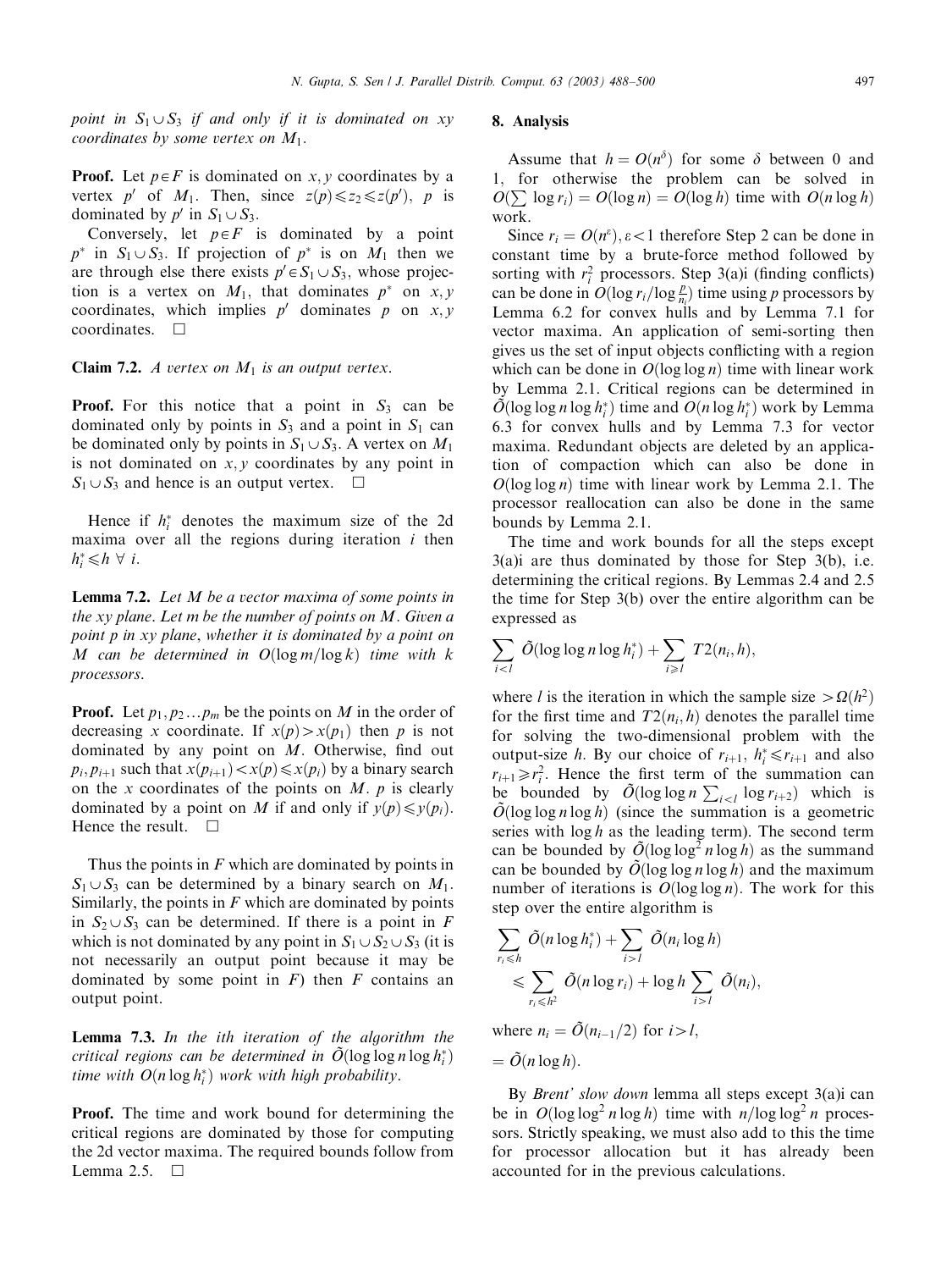Using Lemmas  $6.2$  and  $7.1$ , the time for Step  $3(a)i$ with  $p = n/\log \log^2 n$  processors is

$$
\leq \log \log^2 n \sum_{i \leq l} \log r_i + \sum_{p \leq n_i, i > l} \frac{n_i}{p} \log r_i + \sum_{p > n_i, i > l} \frac{\log r_i}{\log \frac{p}{n_i}}.
$$

The first term of the summation is bounded by  $O(\log \log^2 n \log h)$ . The second term is bounded by  $O(\log \log^2 n)$  since by Lemma 4.4, for  $i > l$ , we have

$$
n_i \log r_i = O(n_{i-1} \log^2 r_i/r_{i-1}) = O(n_{i-1} \log^2 r_{i-1}/r_{i-1})
$$
  
=  $O(n_{i-1}/\sqrt{r_{i-1}}) = O(n_{i-1}/h) = O(n_{i-1}/2).$ 

When  $n_i < p$ , then

$$
n_i = O(n_{i-1}h(\log r_{i-1})/r_{i-1}) = O(ph(\log r_{i-1})/r_{i-1})
$$
  
\n
$$
\Rightarrow p/n_i = \Omega(r_{i-1}/h \log r_{i-1})
$$
  
\n
$$
= \Omega(\sqrt{r_{i-1}}/\log r_{i-1}) \text{ for } i > l.
$$

So  $O(\log r_i/\log \frac{p}{n_i})$  above is constant. Thus the last term of the summation is bounded by the maximum number of iterations, i.e. by  $O(\log \log n)$ . The total time over all the iterations is thus  $O(\log \log^2 n \log h)$ .

Time to solve the problem directly: Let the terminating condition be satisfied in the *t*th iteration. If  $n_t < n^{\varepsilon}$ , then the problems can be solved in constant time using a brute force method. Otherwise, if  $n^{\varepsilon} < r_t < n_t$ or  $n^{\varepsilon} < n_t < r_t$  then we have the following: clearly,  $r_{t-1} < n^{\varepsilon}$  and  $r_t < n^{2\varepsilon}$ . Let  $\varepsilon$  be  $\lt 1/2$ . Then, we can afford to do one more iteration within the same bounds. Now,  $n_{t+1} = O(n_t h \log r_t/r_t) = O(n_t h(2\varepsilon \log n)/n^{\varepsilon}) =$  $O(n^{1-\epsilon/2}h)$ . So, for  $\delta \leq \epsilon/4$ ,  $h = O(n^{\epsilon/4}) \Rightarrow n_{t+1}$  is  $O(n^{1-\epsilon/4})$  and hence the problems can be solved directly in constant time.

We summarize our results in the following theorems.

Theorem 8.1. The convex hull of n points in three dimensions can be constructed in  $O(\log h \log \log^2 n)$ expected time and  $O(n \log h)$  operations with high probability in a CRCW PRAM model where h is the number of points on the hull.

Theorem 8.2. The vector maxima of n points in three dimensions can be constructed in  $O(\log h \log \log^2 n)$ expected time and  $O(n \log h)$  operations with high

#### **Algorithm 3D Max1(S)**

1. Pick up a good sample *R* of size  $(nk)^{\frac{1}{c}} \log n$ , for some constant  $c > 1$  which will be decided later.

- 2. Compute P(R).
- 3. Define regions as explained in Section 7.1. Denote the set of regions by *H*(*R*).
- 4. Determine the set  $H^*(R)$  of critical regions and delete the redundant(dominated) points as explained in Section 7.3.
- 5. If the size of a subproblem is  $O(\log^{\Omega(1)} n)$  then solve directly else solve recursively.

#### **end.**

probability in a CRCW PRAM model where h is the number of points on the maxima.

# 9. Sublogarithmic algorithm for 3d maxima

In this section we present a sublogarithmic time algorithm that achieves optimal speed-up (with respect to the input-size only) and uses super-linear number of processors for the vector maxima problem in three dimensions.

#### 9.1. Algorithm

Let S be the input set of  $n$  vectors. A sublogarithmic time randomized algorithm to compute their maxima is shown in Fig. 8.

#### 9.2. Analysis

Assume the availability of *nk* processors. For  $c = 3$ , the sample size r is  $(nk)$ <sup>3</sup> log n and the maxima of these points can be computed in constant time using  $r^2$ processors by a brute-force method. Critical regions are determined in  $O(\log n/\log k)$  time for point location plus  $O(\log n/\log k)$  time for semi-sorting (using Lemma 2.2) plus  $O(\log n/\log k)$  time by Lemma 2.6 to compute the 2d maxima and a binary (multiway) search on it. Compaction (deletion of redundant points) can be done in the required bounds using sorting. Thus if  $T(n, m)$ represents the parallel running time for the input size  $n$ with  $m$  processors then

$$
T(n,nk) = T(n/(nk)^{\frac{1}{c}}, nk/(nk)^{\frac{1}{c}}) + a \log n/\log k
$$

constants  $c$  and  $a$  are greater than 1. The solution of this recurrence with appropriate stopping criterion is  $O(\log n/\log k)$  by induction. Hence we have the following.

Theorem 9.1. The three-dimensional vector maxima problem can be solved in  $O(\log n/\log k)$  with nk processors in a CRCW model, with high probability.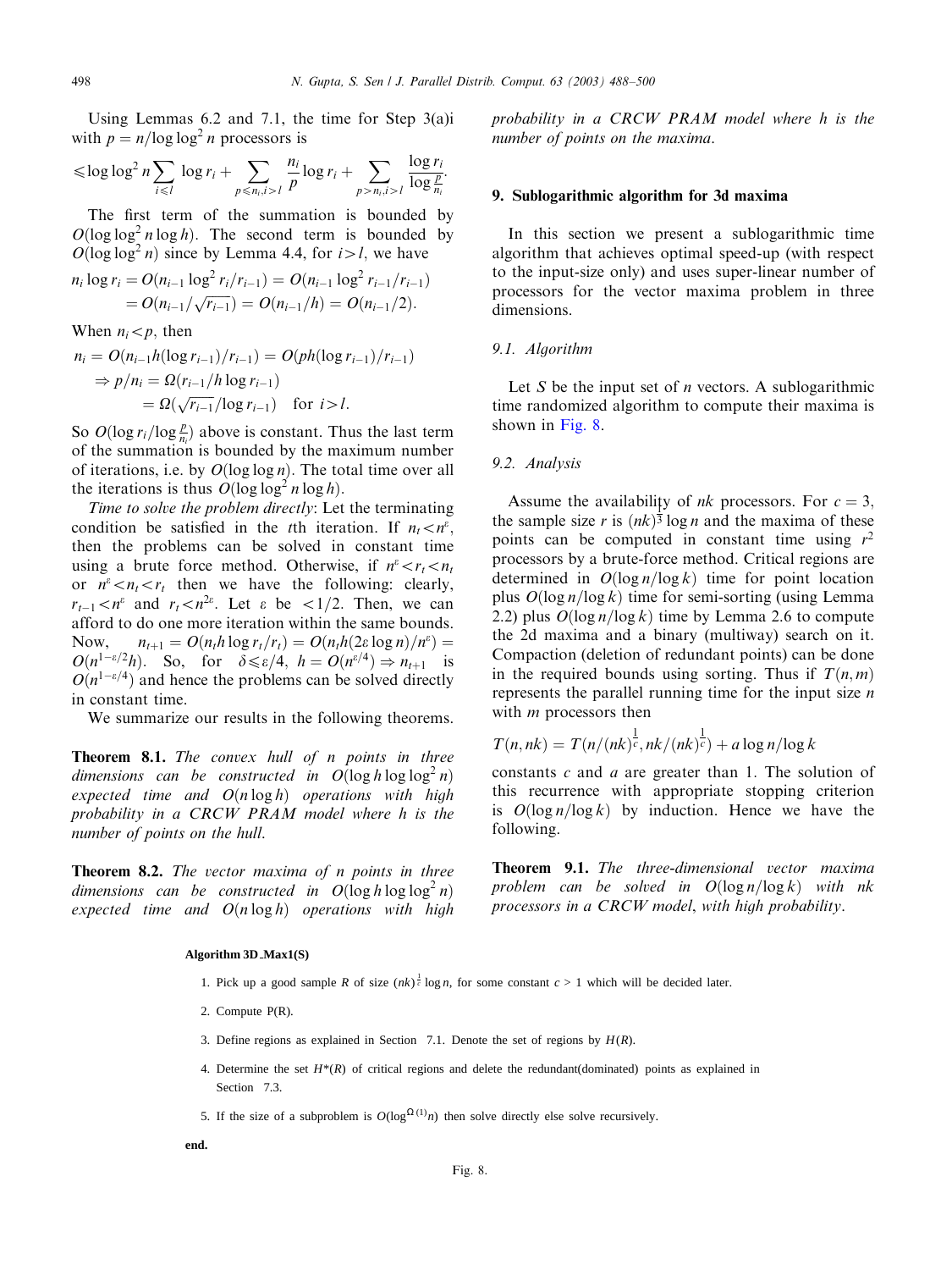# <span id="page-11-0"></span>Appendix A

Since the events of Lemmas 4.1 and 4.2 would fail only with constant probability, the probability that the conditions would fail in  $O(\log n)$  independent trials is less than  $1/n^{\alpha}$  for some  $\alpha > 0$ . So we select  $O(\log^2 n)$ independent samples. One of them is 'good' with high probability. However, to determine if a sample is 'good' we will have to do Step  $3(a)$ i log<sup>2</sup> n times each of which will take  $O(\log r)$  time with linear number of processors. We cannot afford to do this. We use the technique called *polling* given by Reif and Sen [\[RS92\]](#page-12-0). That is, we try to estimate the number of half-planes intersecting a region using only a fraction of the input half-planes.

Consider a sample Q: Check it against a randomly chosen sample of size  $n/log^3 n$  of the input half-planes for the conditions of Lemmas 4.1 and 4.2. For every region  $\triangle$  defined by Q, let  $A(\triangle)$  be the number of halfplanes of the  $n/log^3 n$  sampled half-planes intersecting with  $\triangle$  and let  $X(\triangle)$  be the total number of half-planes intersecting with  $\Delta$ . Let  $X(\Delta) > c' \log^4 n$  for some constant  $c'$ —the conditions of Lemmas 4.1 and 4.2 hold trivially for the other case (for  $r < cn/\log^4 n$  for some constant c,  $(n \log r)/r > n/r > (1/c) \log^4 n > (1/cc')X(\triangle)$ and  $\sum_{\Delta} X(\Delta) \leq c' r \log^4 n < c' cn$ ). By using Chernoff's bounds for binomial random variables,  $L =$  $k_1(\sum_{\Delta} A(\Delta) \log^3 n)$  and  $U = k_2(\sum_{\Delta} A(\Delta) \log^3 n)$ are the lower and the upper bounds, respectively, for  $X = \sum_{\Delta} X(\Delta)$  with high probability, for some constants  $k_1$  and  $k_2$ . For some constant k, accept or reject a sample as shown in Step 2 of the Procedure Polling. With high probability about log *n* samples will be accepted. Clearly,  $\sum_{\Delta} A(\Delta)$  $\leq (k/k_1)n/\log^3 n$  for the accepted samples. Also, again by using Chernoff's bounds for binomial random variables,  $L(\Delta) = k_1'(A(\Delta) \log^3 n)$  and  $U(\Delta) =$  $k_2'(A(\triangle) \log^3 n)$  are the lower and the upper bounds, respectively, for  $X(\triangle)$  with high probability, for some constants  $k'_1$  and  $k'_2$ . For some constant k', accept or reject a sample as shown in Step 3 of the Procedure Polling. If any region reports 'reject' the sample then reject the sample. The Procedure Polling works for  $r =$  $o(n/\log^4 n)$ .

### Procedure Polling

- 1. Select  $O(\log^2 n)$  random samples independently. Denote them by  $Q_1, Q_2...Q_m$ ,  $m = O(\log^2 n)$ .
- 2. For  $Q_i$ ,  $i = 1$  to *m* do in parallel
	- (a) Reject the sample if  $L > kn$  ( $X \ge L > kn$ ) and stop.
	- (b) Accept the sample if  $U \le kn$   $(X \le U \le kn)$ .
	- (c) If  $L \leq k n \leq U$  then accept the sample  $(X/kn \le U/L$ , which is a constant).
- 3. Let  $Q'_1, Q'_2...Q'_l$  denote the set of samples accepted above. Then,  $l = \Omega(\log n)$  with high probability.

For 
$$
Q'_i
$$
,  $i = 1$  to  $l$  do in parallel  
\nFor each  $\Delta \in H(Q'_i)$  do in parallel  
\n(a) Reject the sample if  $L(\Delta) > k'(n/r)$   
\n $\times \log r (X(\Delta) \ge L(\Delta) > k'(n/r) \log r)$ .  
\n(b) Accept the sample if  $U(\Delta) \le k'(n/r)$   
\n $\times \log r (X(\Delta) \le U(\Delta) \le k'(n/r) \log r)$ .  
\n(c) If  $L(\Delta) \le k'(n/r) \log r \le U(\Delta)$  then  
\naccept the sample.  
\n $(X(\Delta)/k'(n/r) \log r \le U(\Delta)/L(\Delta))$ ,  
\nwhich is a constant)

end

For sample size  $r$ , the entire procedure runs in  $O(\log r)$  steps using *n* processors after building a data-structure for point location [\[RS92\]](#page-12-0) of size  $r^c$  in  $O(\log r)$ time, where  $c$  is a fixed constant (for a sample of size  $O(n^{\epsilon})$ , intersection of half-planes can be computed in constant time, the region that a half-plane intersects can be computed in  $O(\log r)$  time by Lemma 6.1 and an application of semi-sorting gives the half-planes that a region intersects in constant time by Lemma 2.1). Ensuring that  $r^c \leq n$ , gives us the required bounds. This completes the proof.

#### References

- [AGR94] N.M. Amato, M.T. Goodrich, E.A. Ramos, Parallel algorithms for higher-dimensional convex hulls, Proceedings of the 35th Annual FOCS, Santa Fe, NM, 1994, pp. 683–694.
- [AP92] N.M. Amato, F.P. Preparata, The parallel 3d convex hull problem revisited, Internat. J. Comput. Geom. Appl. 2 (2) (1992) 163–173.
- [AR96] N.M. Amato, E.M. Ramos, On computing vornoi diagrams by divide-prune-and-conquer, ACM Symposium on Computational Geometry, Vol. 12, Philadelphia, PA, 1996, pp. 166–175.
- [ACG89] M.J. Atallah, R. Cole, M.T. Goodrich, Cascading divideand-conquer: a technique for designing parallel algorithms, SIAM J. Comput. 18 (1989) 499–532.
- [BH93] H. Bast, T. Hagerup, Fast parallel space allocation, estimation and integer sorting, Technical Report, MPI-I-93-123, 1993.
- [Bre74] R. Brent, Parallel evaluation of general arithmetic expressions, J. ACM 21 (1974) 201–206.
- [Cha95] T.M. Chan, Output-sensitive results on convex hulls, extreme points and related problems, ACM Symposium on Computational Geometry, 1995.
- [CM92] B. Chazelle, J. Matoušek, Derandomizing an outputsensitive convex-hull algorithm in three dimensions, Tech. Report, Princeton University, 1992.
- [Cho80] A. Chow, Parallel algorithms for geometric problems, Ph.D. Thesis, University of Illinois, Urbana-Champaign, 1980.
- [CS89] K.L. Clarkson, P.W. Shor, Applications of random sampling in computational geometry ii, Discrete Comput. Geom. 4 (1989) 387–421.
- [DK89] N. Dadoun, D.G. Kirkpatrick, Parallel construction of subdivision hierarchies, J. Comput. System Sci. 39 (1989) 153–165.